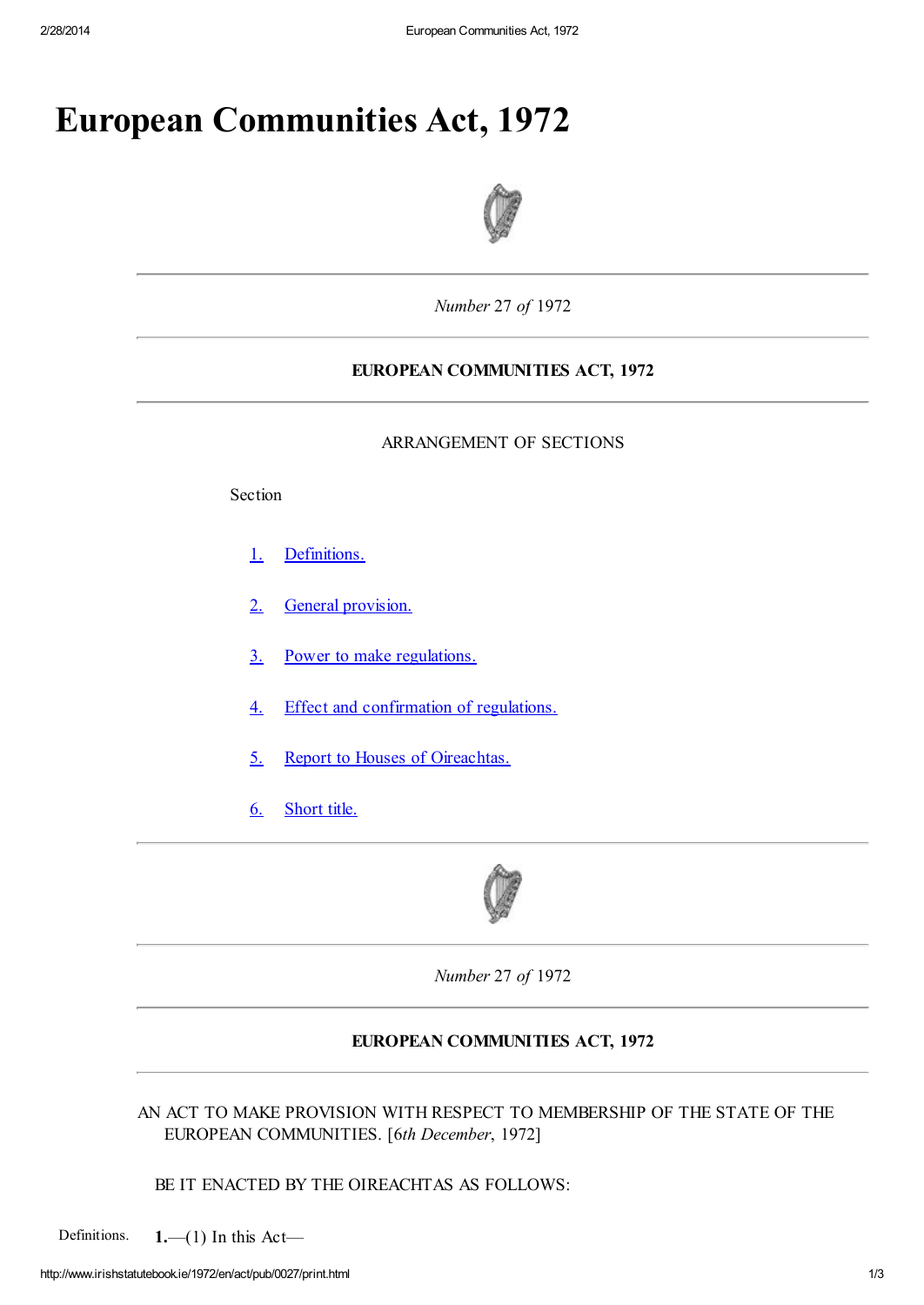"*the European Communities*" means the European Economic Community, the European Coal and Steel Community and the European Atomic Energy Community;

"*the treaties governing the European Communities*" means—

- (*a*) "*the ECSC Treaty*", that is to say, the Treaty establishing the European Coal and Steel Community, signed at Paris on the 18th day of April, 1951,
- (*b*) "*the EEC Treaty*", that is to say, the Treaty establishing the European Economic Community, signed at Rome on the 25th day of March, 1957,
- (*c*) "*the Euratom Treaty*", that is to say, the Treaty establishing the European Atomic Energy Community, signed at Rome on the 25th day of March, 1957,
- (*d*) the Convention on certain Institutions common to the European Communities, signed at Rome on the 25th day of March, 1957,
- (*e*) the Treaty establishing a single Council and a single Commission of the European Communities, signed at Brussels on the 8th day of April, 1965,
- (*f*) the Treaty amending certain Budgetary Provisions of the Treaties establishing the European Communities and of the Treaty establishing a single Council and a single Commission of the European Communities, signed at Luxembourg on the 22nd day of April, 1970,
- (*g*) the Treaty relating to the accession of Ireland to the European Economic Community and to the European Atomic Energy Community, signed at Brussels on the 22nd day of January, 1972,
- (*h*) the decision, of the 22nd day of January, 1972, of the Council of the European Communities relating to the accession of Ireland to the European Coal and Steel Community,

as supplemented or amended by treaties or other acts of which the dates of entry into force are dates not later than the 1st day of January, 1973.

- (2) (*a*) In the foregoing subsection "treaties or other acts of which the dates of entry into force are dates not later than the 1st day of January, 1973" does not include a treaty or other act of which the date of entry into force is later than the 22nd day of January, 1972, unless the Government have, not later than the 1st day of January, 1973, by order declared that this section applies to it.
	- (*b*) Where an order under this section is proposed to be made, a draft thereof shall be laid before each House of the Oireachtas and the order shall not be made until a resolution approving of the draft has been passed by each such House.
- General provision. 2.—From the 1st day of January, 1973, the treaties governing the European Communities and the existing and future acts adopted by the institutions of those Communities shall be binding on the State and shall be part of the domestic law thereof under the conditions laid down in those treaties.

Power to make regulations. 3.—(1) A Minister of State may make regulations for enabling section 2 of this Act to have full effect.